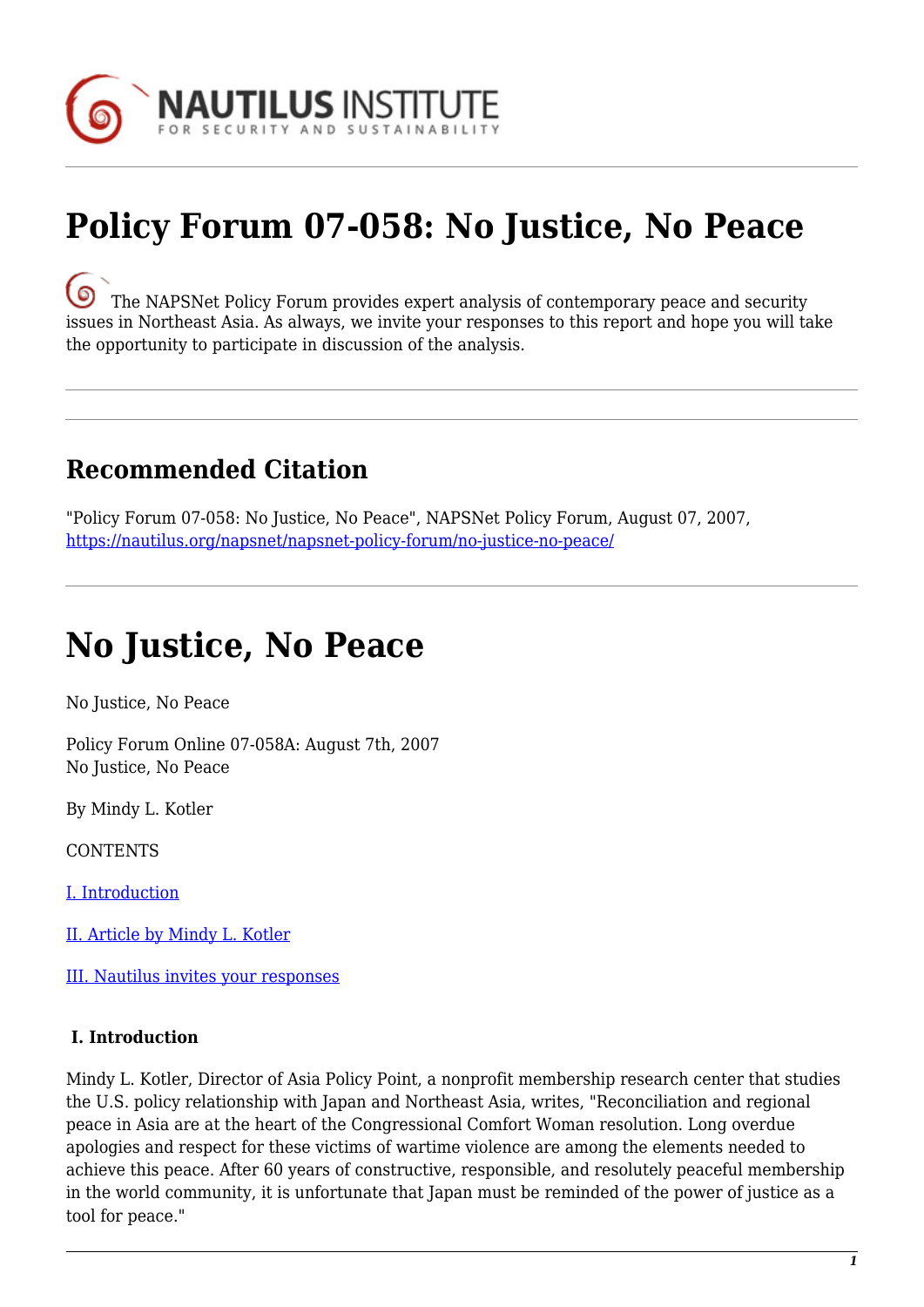The views expressed in this article are those of the author and do not necessarily reflect the official policy or position of the Nautilus Institute. Readers should note that Nautilus seeks a diversity of views and opinions on contentious topics in order to identify common ground.

### **II. Article by Mindy L. Kotler**

- "No Justice, No Peace" By Mindy L. Kotler

On July 30th, the U.S. House of Representatives unanimously adopted a resolution asking the Government of Japan to formally and unequivocally acknowledge, apologize, and accept historical responsibility for the Imperial Armed Forces' system of sexual slavery from the 1930s until the end of World War II. The necessity of this resolution illustrates the challenges in the U.S. effort to secure peace in Asia.

What the House saw as an important step toward encouraging historical reconciliation in Asia, the Japanese government believed was affront to their national honor. The Bush Administration, although fearful the resolution would provoke right-wing anti-Americanism in Japan derailing alliance building, found itself unable to speak out against it. The Abe Administration's denial of the internationally-accepted comfort women history was simply too embarrassing to a White House intent on promoting the U.S.-Japan Alliance as based on shared values.

Most important, the failure of Japan to provide an adequate apology for a wartime injustice was viewed as modern problem. The victimization of women during war and the transnational crime of human trafficking are important bipartisan concerns on Capitol Hill. They are the "new" human rights issues. Today's foreign policy is less about managing confrontation than working at conflict resolution and peace-building. From South Africa's Truth and Reconciliation Commission to the International Criminal Tribunal for the Former Yugoslavia the focus is on ensuring justice and restoration of human dignity. It is about getting history right.

A February 15th hearing at the Asia, Pacific and Global Environment Subcommittee featuring three former Comfort Women-two Korean and one Dutch-provided an all too vivid a picture of what it was like to be a sex slave for Imperial Japan. Their accounts of their rapes echoed ones of those in contemporary Rwanda, Bosnia, and Burma. Their ordeal in Imperial Japan's state-sponsored system of rape camps resembled the degradations suffered by current victims of global human trafficking. As Virginia Republican Tom Davis observed on the House floor, "to deny this tragedy is to allow it to happen again."

In addition, the House believes in the importance of the U.S.-Japan alliance to help maintain stability in East Asia. With a wary eye on a rising China, a newly nuclear North Korea, and a growing terrorist threat in Southeast Asia, Congressmen on both sides of the aisle look to Japan to assume more regional security responsibilities. Yet, in this fast changing environment, unresolved historic injustices continue to keep Japan distant from other American Asian allies.

The current Japanese government wants a closer U.S.-Japan alliance, a strong Japanese military, and a constitutional change to allow involvement in overseas peacekeeping. Yet, it also holds a host of retrogressive notions of what it means to be Japanese, not the least being that the Pacific War was one of liberation against white colonialism. The latter, unreconstructed view does not engender trust in Japan by other countries in Asia or advance cooperation.

House Foreign Affairs Committee Chairman Tom Lantos of California said, "The true strength of a nation is tested when it is forced to confront the darkest chapters in its history. Will it have the